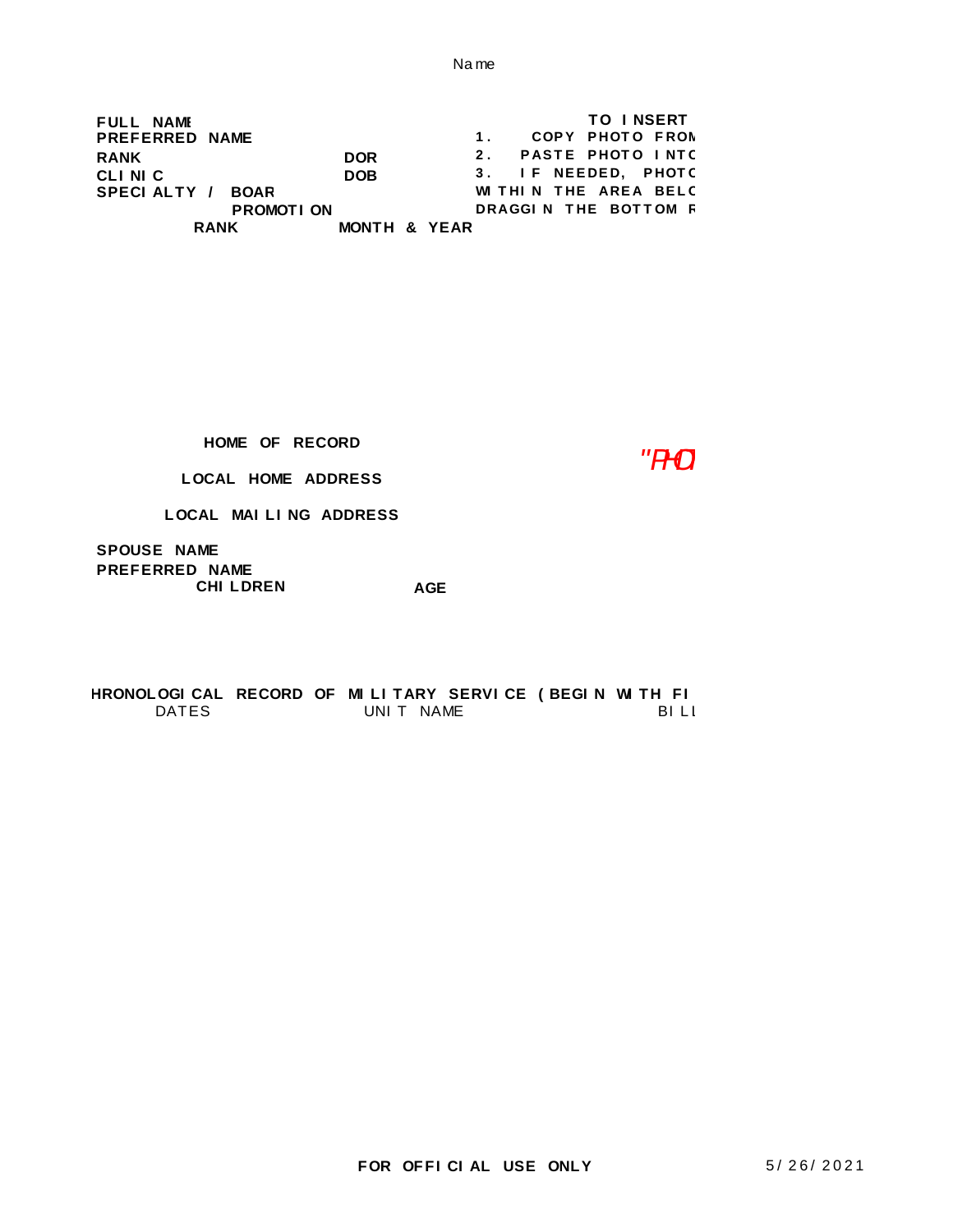|       | DEPLOYMENTS (BEGIN WITH FIRST OCCASION |           |       |  |
|-------|----------------------------------------|-----------|-------|--|
| DATES |                                        | UNIT NAME | -BILI |  |

**COMMAND ASSI GNMENTS ( BEGI N WI TH FI RST UNI T COMMANDED)** DATES UNIT NAME BILL BILL

**MI LI TARY/ LEADERSHI P EDUCATI ON (BEGI N WI TH FI RST SO DATES II LI TARY / LEADERSHI P SCHOO** DATES **II LI TARY / LEADERSHI P SCHOO** 

DATES SCHOOL NAME D

AWARD LEVEL UNIT ASSIGNED DATE **PERSONAL DECORATI ONS/ AWARDS**

**DEPLOYMENT I NTERESTS, CAREER ASPI RATI ONS AND FUTUR** 

**RECREATI ONAL I NTEREST/ HOBBI ES**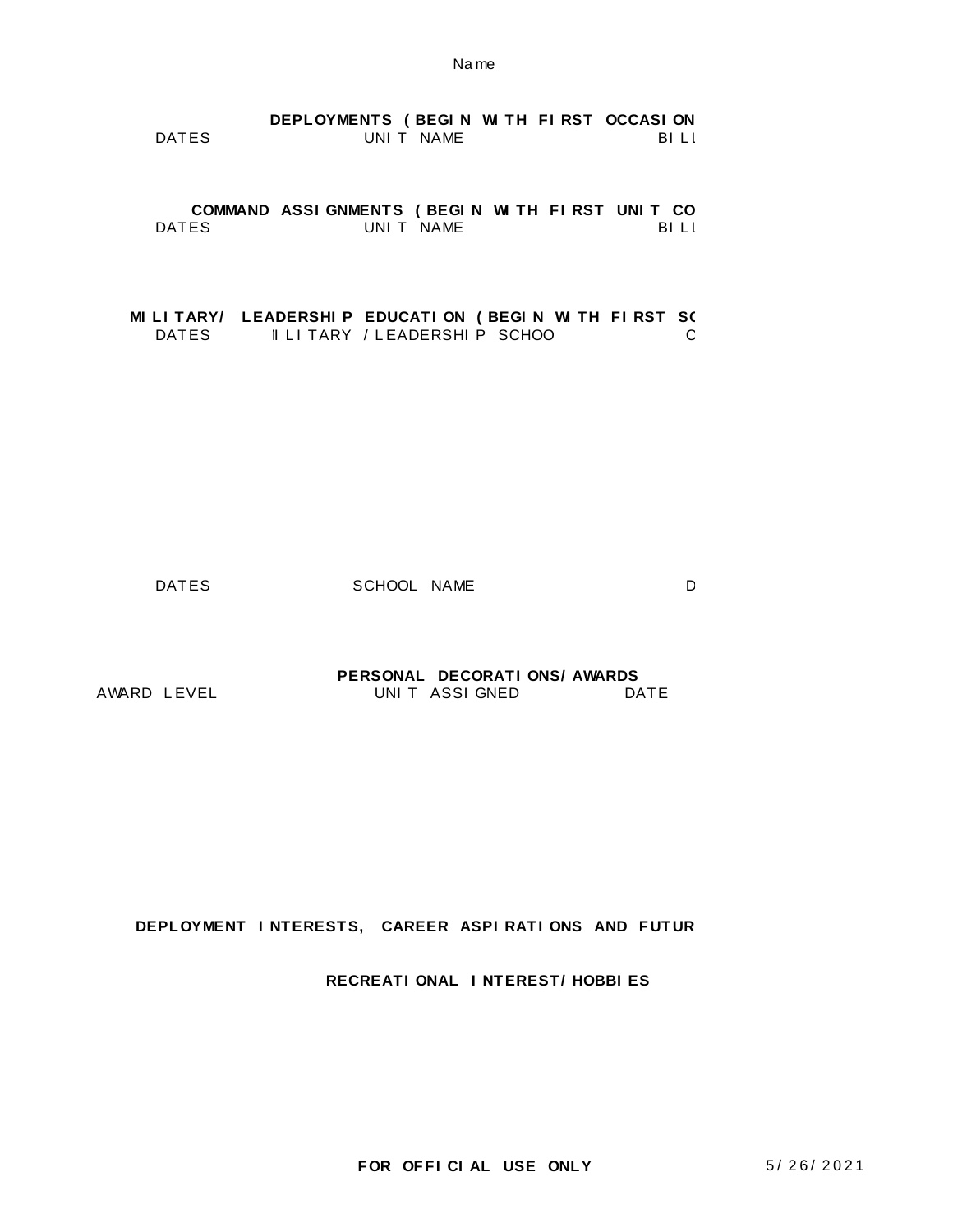**3 MAY BE RESIZED A WBY SELECTING PH N GHT CORNER OF TH** PHOTO: **1 DESI GNATED FILE.** ) CELL LABELED " PH

 $10$ 

LET HELD **RST UNIT ASSI GNED**